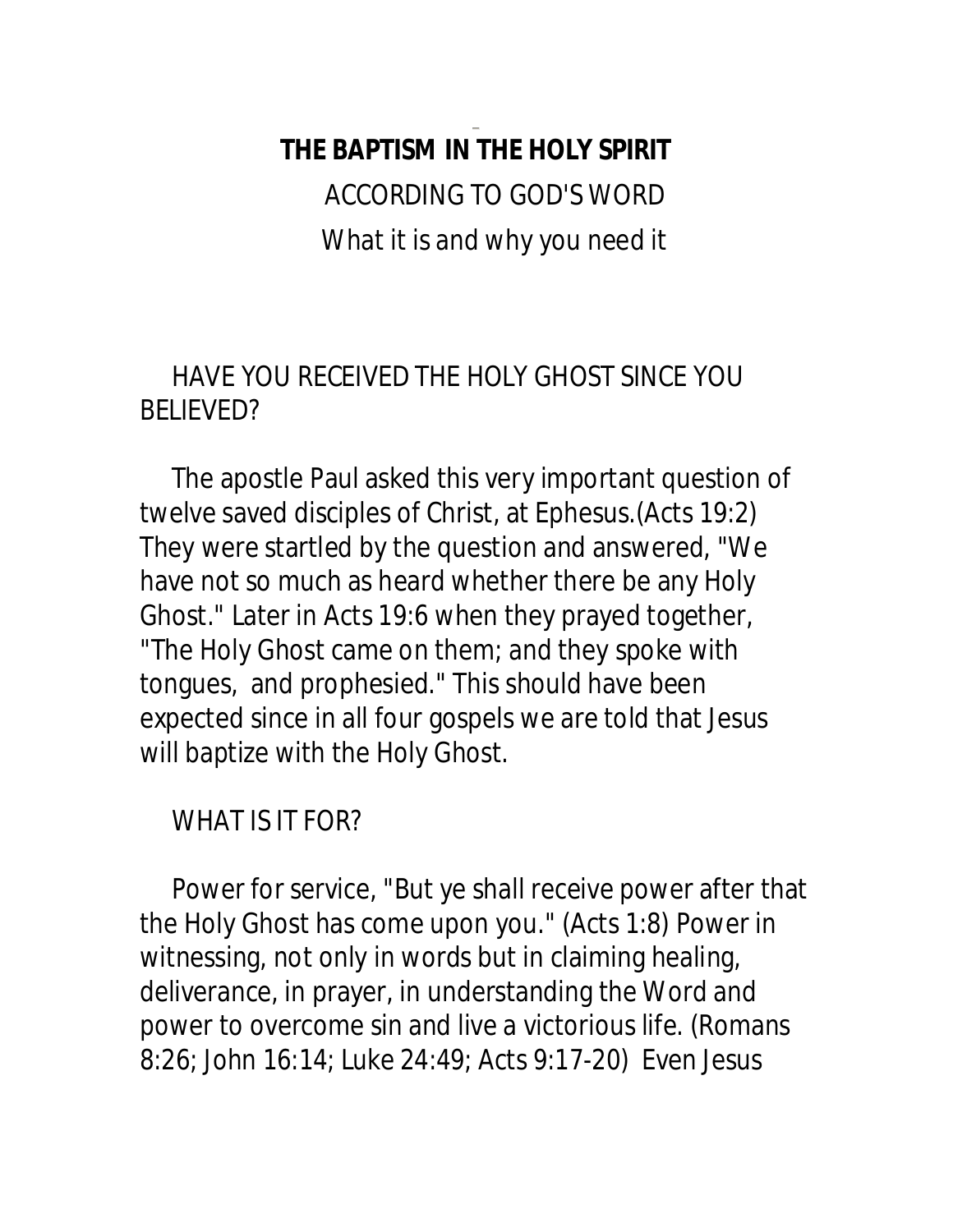healed because He was filled with the Holy Spirit. (Acts 10:38) It is the power for your specific ministry.

MUST I SPEAK IN TONGUES?

 Yes this is important! This is a gift from God, why would you refuse it? To refuse tongues is to refuse to yield yourself completely to God. If you will not yield completely, you cannot be used completely. It is important that you speak in tongues.

#### WHO IS IT FOR?

 Only for the 'born again' Christians. The Holy Spirit is not available to the world (the unsaved). (John 14:16-17) If you are not sure you are born again, be sure, before you seek the baptism. When you have truly become one of God's children, then "Your heavenly Father will give the Holy Spirit to them that ask Him." (Luke 11:13)

 It is not only for the apostles, or Jews, or people who lived in the days of the apostles, but for all saved people in every age. (Acts 2:38,39) It is for all Christians that want a righteous life. "Blessed are they which do hunger and thirst after righteousness: for they shall be filled." (Matthew 5:6)

A WORD OF ADVICE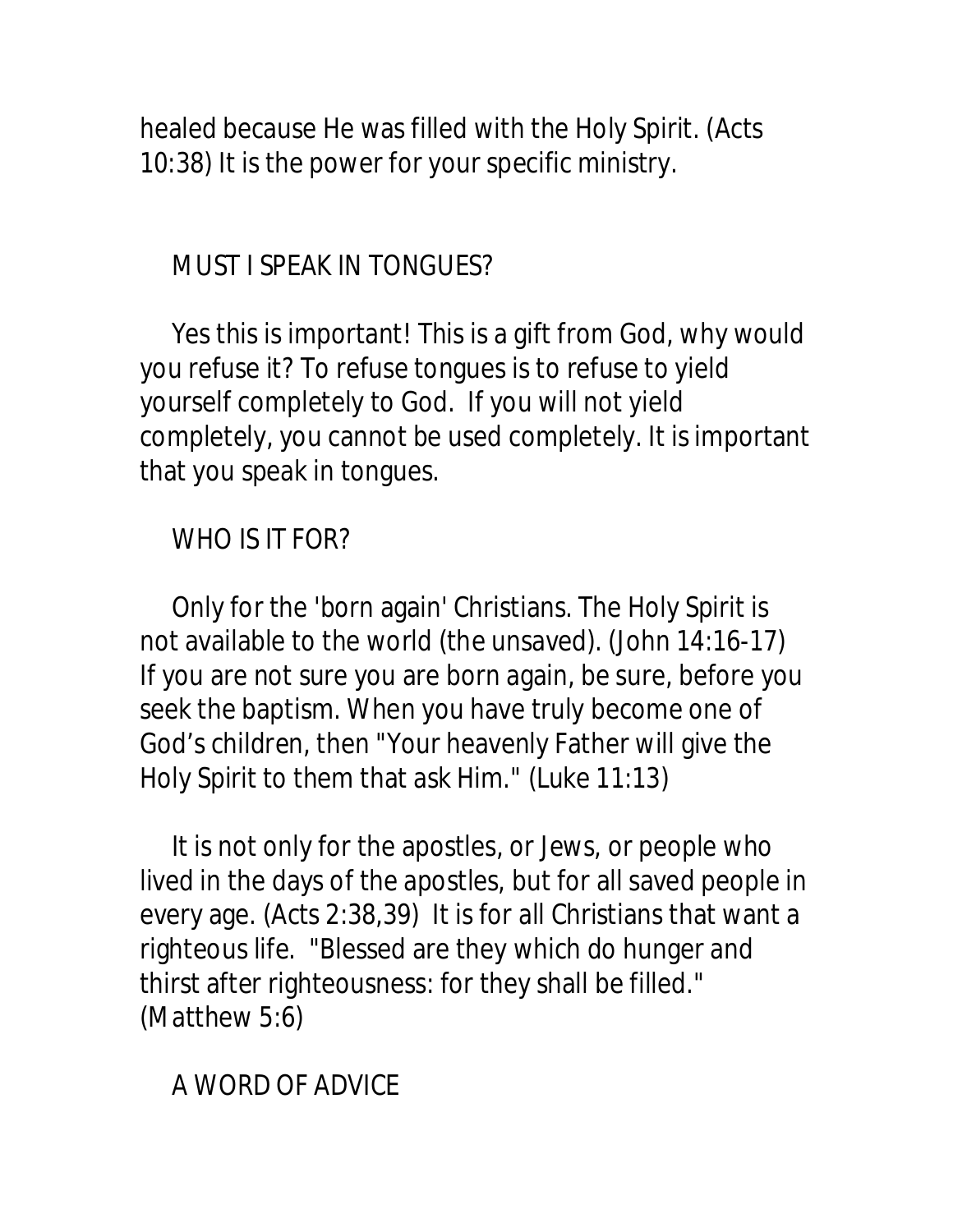Do not seek baptism of the Holy Spirit if you do not honestly in your heart wish to be obedient to God and want Him to guide your life.

 Once we learn to tune in to the leading of the Holy Spirit, we become a target for Satan, and he may try to confuse us by supernatural leadings. Most people have had some contact with the occult, that is, fortune telling, horoscopes, magic practices and games, spiritism, or false religious teachings. This occult involvement breaks the first commandment, is an abomination unto God and gives Satan legal access to our lives. (Deuteronomy 18:10-12) Anytime one seeks supernatural answers without going through Jesus Christ, Satan has the right to answer. If one seeks the baptism in the Holy Spirit without first renouncing the entire occult involvement, he opens his life, further to mental, physical and spiritual oppression. If you are seeking the baptism in the Holy Spirit it is vital that you confess your faith in Jesus, confess all involvement in occult sins, and promise to destroy all books and objects of the occult. (Acts 19:19) Renounce Satan and all his works in your life and command him to depart in Jesus' name.

 We must pray for discernment, become educated in Satan's tactics, and realize that all things supernatural do not come from God. First John 4:1 tells us to "believe not every spirit, but try the spirits whether they are of God".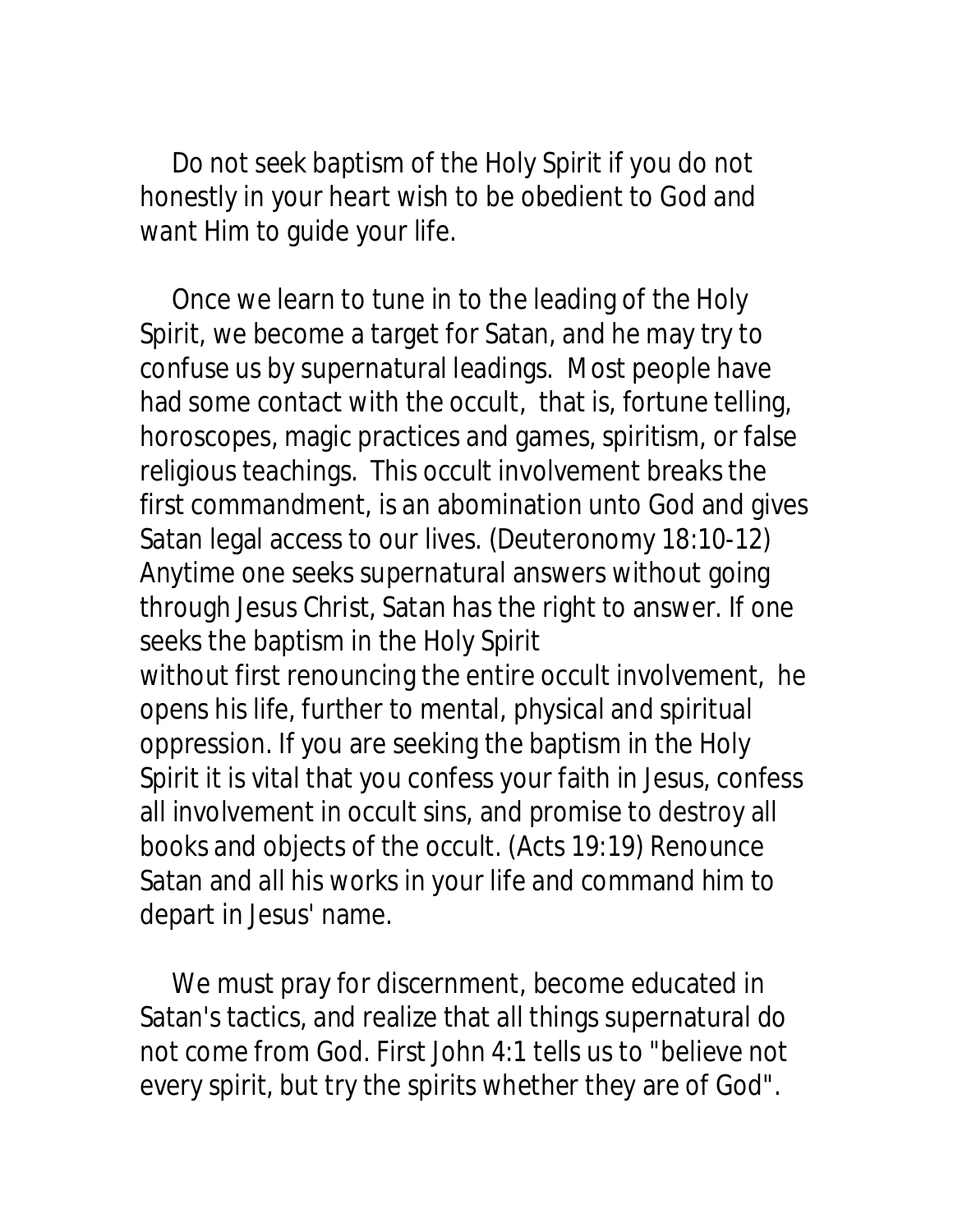Many persons have fallen to this deception as they in ignorance thought themselves immune to attacks because of the baptism. First Peter 5:8 written to Spirit filled Christians tells us to "Be sober, be vigilant; because your adversary the devil, as a roaring lion, walketh about seeking whom he may devour". We do not state this to discourage anyone. We have no need to fear, simply be alert to resist Satan and he will flee. (James 4:7) We also have the assurance of God's word in Luke 11:11- 13 that if God is your heavenly Father (you are born again), you will not receive anything evil when you ask of Him, but He will give you the Holy Spirit.

# HOW TO RECIEVE

 You may wish to have Spirit filled Christians lay hands on you as Paul did in Acts 19:6 to the twelve believers at Ephesus, or you may wish to wait upon the Lord as the 120 did on the day of Pentecost in Acts 2, or just listen as Cornelius did in Acts 10:44-46. Praise God for His variety!

 Raise your hands to the Lord, close your eyes and let your mind dwell on Jesus, be happy in Jesus, as you ask your Father in heaven for what He has promised you. Start praising His name, raise your voice to Him. He will not force you to speak in tongues. As the Lord places a strange word in your mind, speak it out boldly, your lips may stammer, but as you boldly repeat the words, the Spirit will give you more words. Sometimes only a few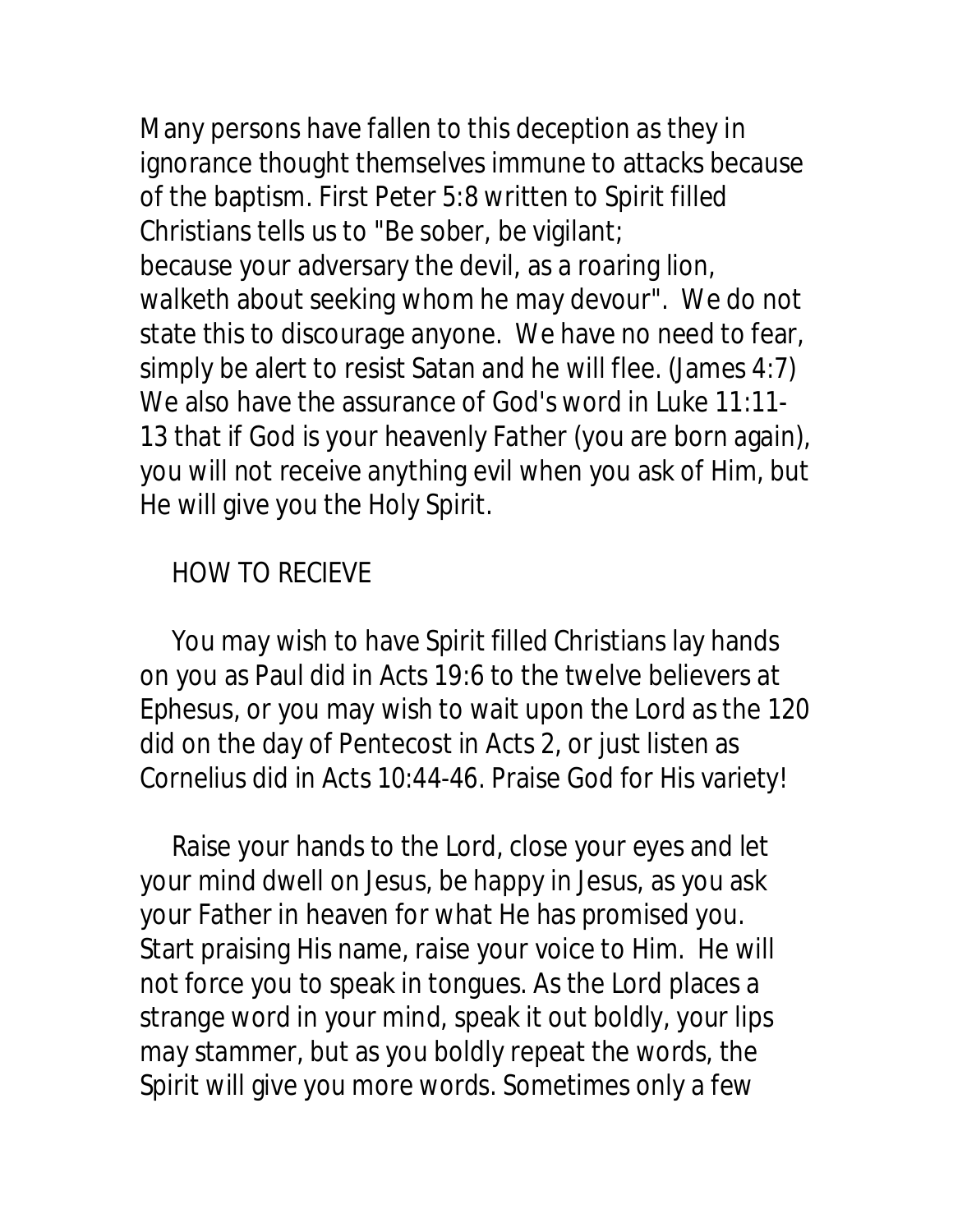words come initially, but as you continue to speak forth in faith the Lord will give you a complete vocabulary with which to praise God.

## THE NEW LANGUAGE

 The new language which the Spirit has given us is not only a sign of the initial reception of the gift of the Spirit, but also of His continuing presence. You do not have to wait for a special anointing' or sense of presence of the Holy Spirit to pray in tongues. It can be used at will and should be used continually to build yourself up. God's gifts are given for a purpose. It is very important tp pray in tongues. Practice this new language of the Spirit until it becomes as natural as breathing. As you do, you will experience a new peace and joy of knowing the presence of the Lord.

 God's Word tells us that praying in the Spirit 'edifies' us, or builds us up in the Lord. (First Corinthians 14:4) God's Word tells us also that we build up our faith by praying in the Holy Ghost. (Jude 20) You will later find this is one of your weapons in repelling the attacks of Satan.

## THE GIFTS OF THE SPIRIT

St. Paul list in First Corinthians 12, nine gifts or manifestations of the Spirit. These are the supernatural tools or equipment for Christians service. Any Spirit filled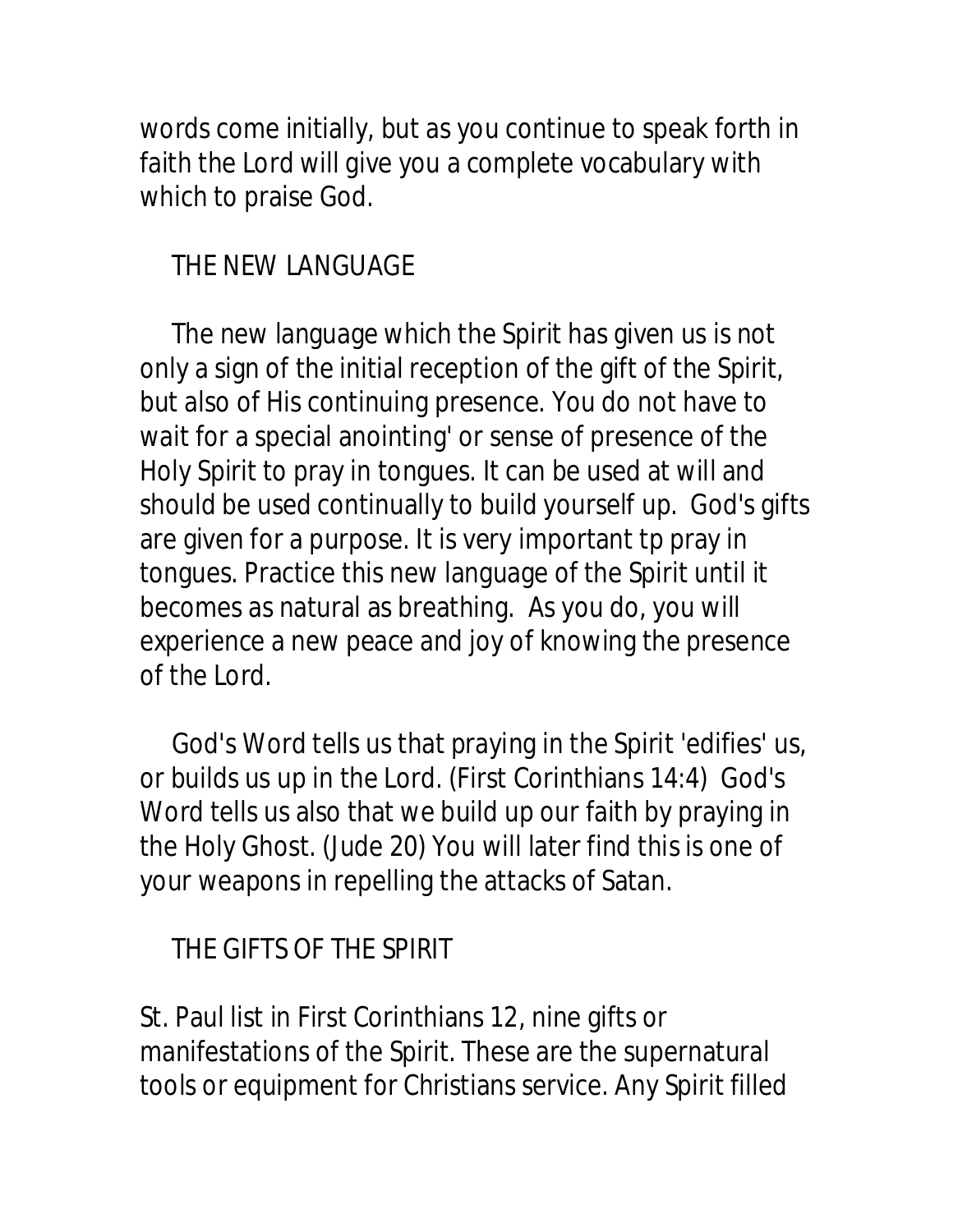Christian can manifest any of these gifts as the Spirit directs.

1. The Word of Wisdom is a supernaturally given revelation of God's direction and guidance for a specific situation. It tells us what God wants us to do about the situation.

 2. The Word of Knowledge is a revelation of a piece of information which cannot be broken in a natural way. It is God's diagnosis of a problem, a sickness, or other situation.

 3. The Gift of Faith is an instantaneous complete assurance of God's willingness and ability to act in a given situation. Faith cancels doubt and this is essential to the gifts of healing and working of miracles.

 4. Gifts of Healing are special anointings of the Holy Spirit which enables us to bring God's healing power to those who are sick.

 5. The Working of Miracles is a special momentary gift of authority which enables us to perform miracles in the name of Jesus Christ.

 6. Discerning of Spirits is a supernatural gift which enables us to discern the difference between the Holy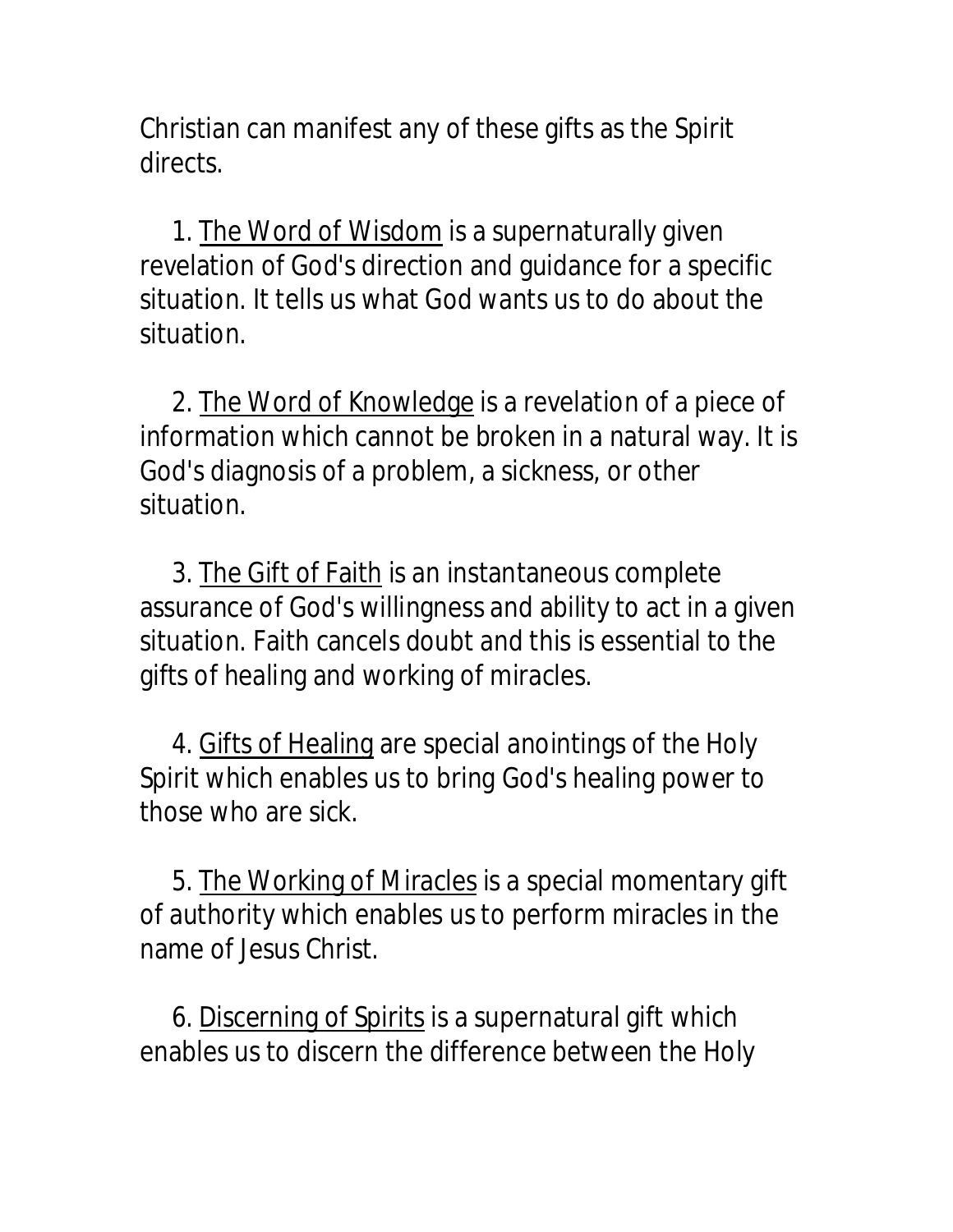Spirit, the human spirit, and evil spirits. It is not the discerning of character nor of faults.

7. The Gift of Prophecy is an anointing of the Holy Spirit to speak the words of God. It is always for our direction, upbuilding and encouragement. Sometimes it may be for predicting future events, if God wants us to know them.

 8. The Gift of Tongues is a supernatural means of God's communication with His people. It is a message given in a language unknown to the speaker and is always used in conjunction with the gift of interpretation. The gift of tongues is not to be confused with the use of tongues as the sign of the Baptism in the Holy Spirit, or with tongues used in private prayer and intercession, or with some foreign language used as a means of communication between people.

9. The Gift of Interpretation of Tongues gives back in ones own language the meaning of what was said in the gift of tongues. These two gifts operating together are equivalent to prophecy.

 The exercise of any of these gifts require cooperation between us and the Holy Spirit. He gives the gifts as He wills. He lets people know in a variety of ways when they are to exercise one of them. For the spoken gifts He will sometimes put in our minds the first few words. In the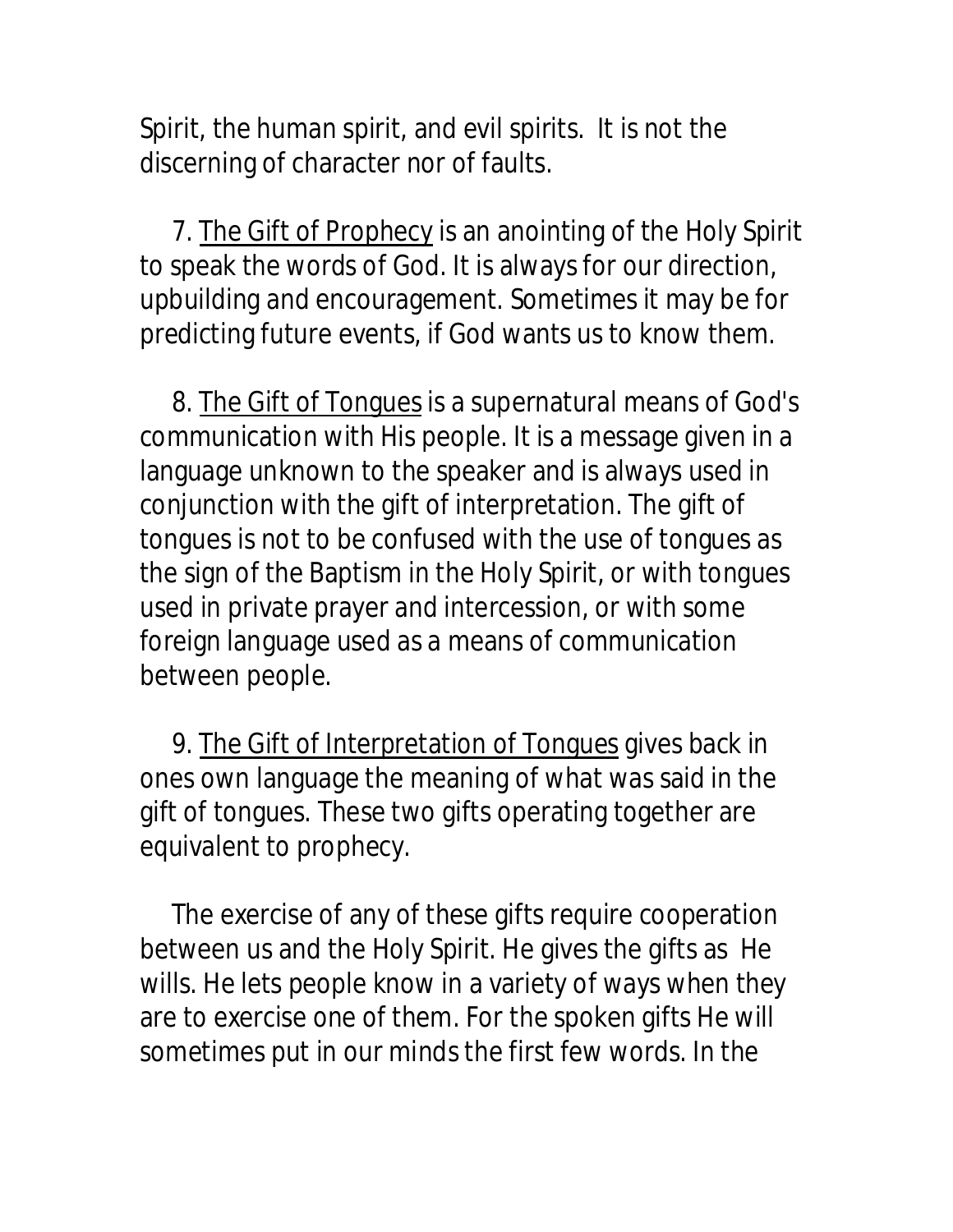case of healing often the hands begin to feel anointed. To heal, work

miracles, or cast out demons we must be willing to lay on hands, speak a word of command, or do anything else as He directs us.

# THE FRUIT OF THE SPIRIT

 Immediately when we receive the gift of the Spirit He begins some house cleaning in our lives. Things which used to bother us no longer do so. Fears, irritations and resentments begin to fall away. We begin to see people differently, more as God sees them.

 The Spirit will also show us some more obstinate wrongs in our lives, some sins we hardly realized were there. When He does this we have two alternatives. We can put up a fight, making life miserable for us, or we can turn these things over to Him to be removed and replaced with better things. If we choose the latter, He will continue this process with one thing at a time, just as fast as we will let Him, until we become mature persons, made over into His image.

We do not try to make ourselves over. We have already tried that unsuccessfully all our lives. The Holy Spirit is in the sanctifying business. He is the one who can clean up our lives. All we have to do is let Him.